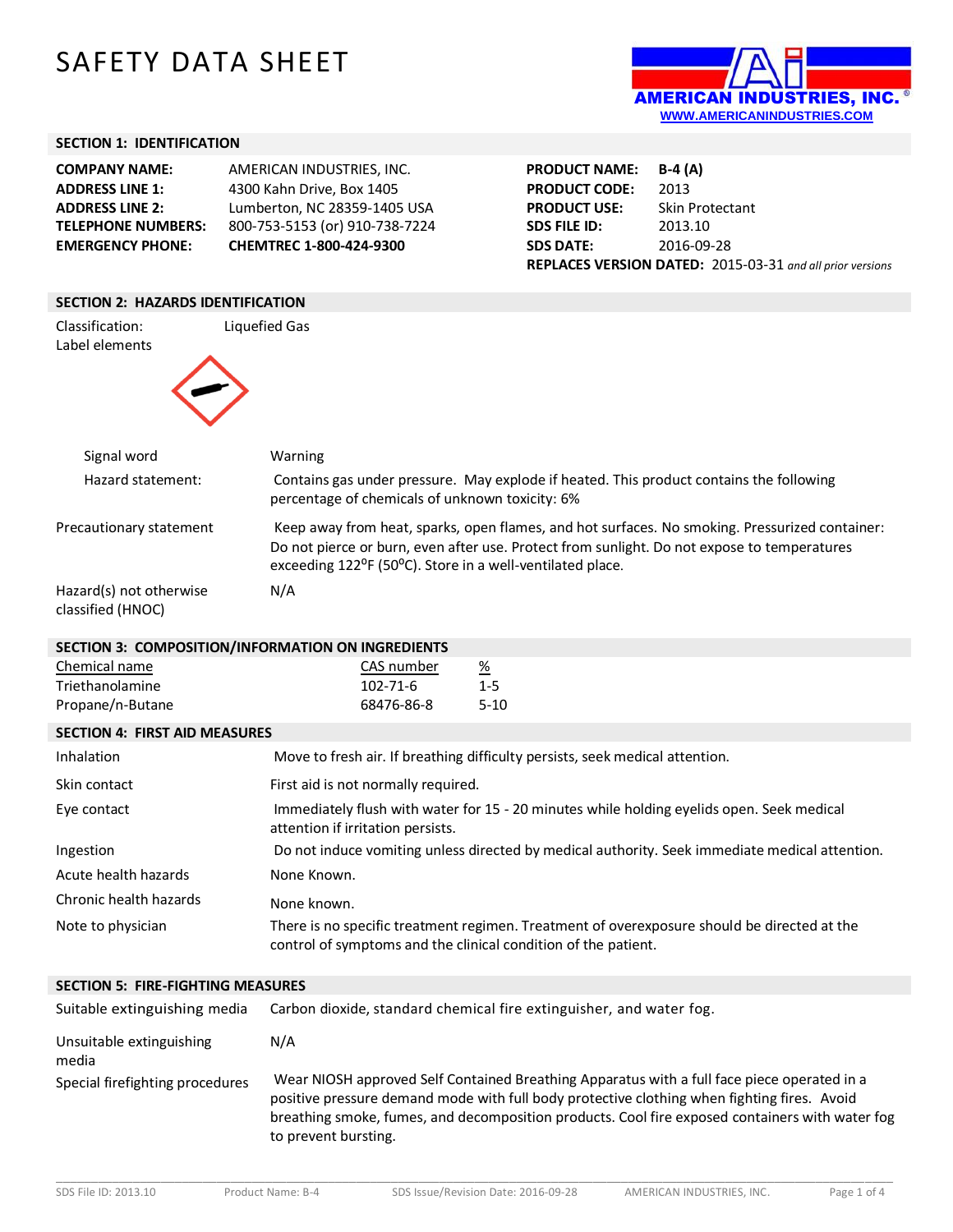| Unusual fire and explosion<br>hazards | Contents under pressure. Exposure to temperatures above 120°F (49°C) may cause bursting. |
|---------------------------------------|------------------------------------------------------------------------------------------|
| Hazardous combustion                  | None known.                                                                              |
| products                              |                                                                                          |

## **SECTION 6: ACCIDENTAL RELEASE MEASURES**

| Personal protective equipment | Refer to section VIII for proper Personal Protective Equipment.                                                                                                        |
|-------------------------------|------------------------------------------------------------------------------------------------------------------------------------------------------------------------|
| Spill                         | Absorb spill with non-combustible material like vermiculite, sand or earth.                                                                                            |
| Waste disposal                | Dispose of in accordance with federal, state, and local regulations. Do not reuse, puncture, or<br>incinerate container. Wrap container and place in trash collection. |
| <b>RCRA Status</b>            | Waste likely considered Non-hazardous under RCRA, however product should be fully characterized<br>prior to disposal (40 CFR 261).                                     |

## **SECTION 7: HANDLING AND STORAGE**

| Precautions for safe handling | Protect from sunlight. Store in a well ventilated place. Do not expose to temperatures exceeding<br>50°C/122°F. Pressurized container: Do not pierce or burn, even after use. |
|-------------------------------|-------------------------------------------------------------------------------------------------------------------------------------------------------------------------------|
| Other precautions             | Keep out of the reach of children.                                                                                                                                            |
| Incompatibility               | None known.                                                                                                                                                                   |

## **SECTION 8: EXPOSURE CONTROLS/PERSONAL PROTECTION**

| <b>Hazardous Component</b>          | <b>OSHA PEL</b>                           | <b>ACGIH TLV</b>   |
|-------------------------------------|-------------------------------------------|--------------------|
| Triethanolamine<br>Propane/n-Butane | N/A<br>1000 ppm                           | 5mg/m3<br>1000 ppm |
| Engineering<br>Controls/Ventilation | General ventilation recommended.          |                    |
| Respiratory protection              | Not required with normal use.             |                    |
| Personal protective equipment       | Safety glasses should be worn during use. |                    |
| <b>Additional Measures</b>          | Wash hands thoroughly after handling.     |                    |

# **SECTION 9: PHYSICAL AND CHEMICAL PROPERTIES**

| Appearance                         | White Foam                                                                                        |            |
|------------------------------------|---------------------------------------------------------------------------------------------------|------------|
| Odor                               | Mild odor                                                                                         |            |
| Odor threshold                     | N/D                                                                                               |            |
| <b>Boiling point</b>               | >212°F (100°C)                                                                                    |            |
| <b>Freezing Point</b>              | N/D                                                                                               |            |
| Flammability                       | Not considered a flammable aerosol or an extremely flammable aerosol by OSHA (29CFR<br>1910.1200) |            |
| Flash point                        | N/D                                                                                               |            |
| Auto-ignition temperature          | N/D                                                                                               |            |
| Upper/lower flammability<br>limits | Lower: N/D                                                                                        | Upper: N/D |
| Vapor Pressure (mmHg)              | >20                                                                                               |            |
| Vapor Density (Air =1)             | $>10$                                                                                             |            |
| <b>Evaporation Rate</b>            | 0.3                                                                                               |            |
| Specific Gravity (H20=1)           | 0.98                                                                                              |            |
| рH                                 | 8.7                                                                                               |            |
| Solids (%)                         | 10-12%                                                                                            |            |
| Solubility in Water                | 100%                                                                                              |            |
| Volatility including water (%)     | 91%                                                                                               |            |
| <b>VOC</b>                         | 8%                                                                                                |            |
| Dielectric Strength (Volts)        | N/A                                                                                               |            |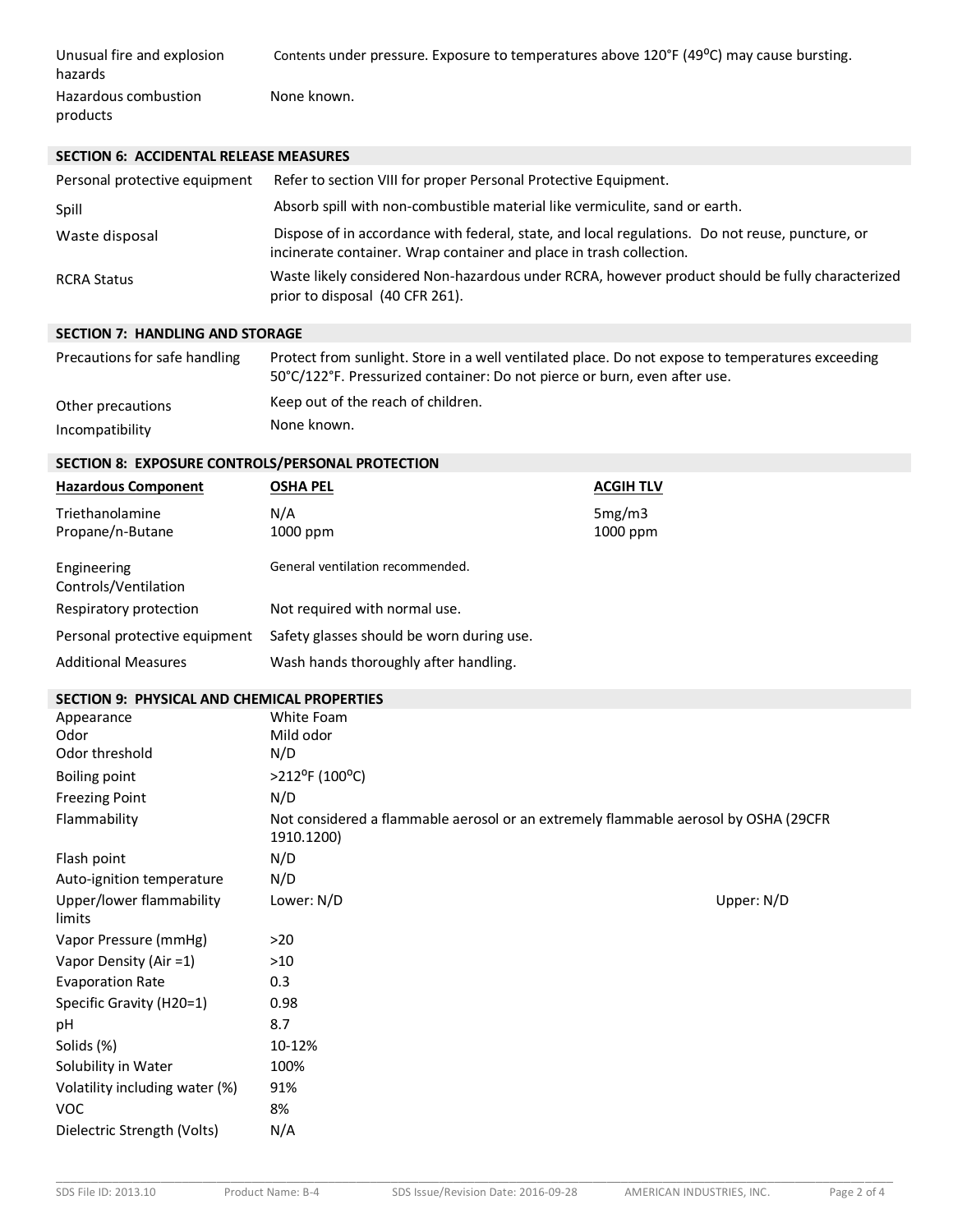| Decomposition Temperature                   | N/D                       |
|---------------------------------------------|---------------------------|
| Viscosity                                   | N/D                       |
| Partition Coefficient:n-                    | N/D                       |
| Octanol/Water (K <sub>ow)</sub>             |                           |
| <b>SECTION 10: STABILITY AND REACTIVITY</b> |                           |
| Reactivity                                  | None Known.               |
| Chemical stability                          | Stable.                   |
| Conditions to avoid                         | Extremes of hot and cold. |
| Incompatibility                             | None Known.               |
| Hazardous decomposition<br>products         | None Known.               |
| Possible hazardous reactions                | None known.               |

### **SECTION 11: TOXICOLOGICAL INFORMATION**

| Toxicological information    | Propane/n-Butane (68476-86-8) LC <sub>50</sub> (Inhalation, Rat, 4hr) 685 mg/m <sup>3</sup> . |
|------------------------------|-----------------------------------------------------------------------------------------------|
| Routes of Entry              | Eyes, Inhalation.                                                                             |
| Ingestion                    | No toxicity expected with normal use.                                                         |
| <b>Inhalation</b>            | Causes dizziness if inhaled directly or exposed to excessive amounts.                         |
| Skin contact                 | None under normal use.                                                                        |
| Eye contact                  | Causes mild irritation.                                                                       |
| Medical condition aggravated | None known.                                                                                   |
| Acute health hazards         | None known.                                                                                   |
| Chronic health hazards       | None known.                                                                                   |
| Carcinogenicity              | This product is not considered to be a carcinogen by IARC, ACGIH, NTP, or OSHA.               |

## **SECTION 12: ECOLOGICAL INFORMATION**

| Ecological information   | Not established.                               |
|--------------------------|------------------------------------------------|
| Biodegradability         | This product is biodegradable.                 |
| <b>Bioaccumulation</b>   | This product is not expected to bioaccumulate. |
| Mobility in soil         | This product is mobile in soil.                |
| Other ecological hazards | None known.                                    |

#### **SECTION 13: DISPOSAL CONSIDERATIONS**

| Waste disposal | Dispose of in accordance with federal, state, and local regulations. Do not reuse, puncture, or incinerate<br>container. Wrap container and place in trash collection. |
|----------------|------------------------------------------------------------------------------------------------------------------------------------------------------------------------|
| RCRA Status    | Waste likely considered non-hazardous under RCRA, however product should be fully characterized<br>prior to disposal (40 CFR 261).                                     |

#### **SECTION 14: TRANSPORT INFORMATION**

| <b>DOT</b>                 |                    |
|----------------------------|--------------------|
| UN number                  | Aerosols, Ltd. Qty |
| UN proper shipping name    | 1950               |
| Transport hazard class(es) | 2.1                |
| Packing group              | N/A                |

This product meets the exception requirements of section 173.306 as a limited quantity and may be shipped as a limited quantity. Until 12/31/2020, the "Consumer Commodity - ORM-D" marking may still be used in place of the new limited quantity diamond mark for packages of UN 1950 Aerosols. Limited quantities require the limited quantity diamond mark on cartons after 12/31/20 and may be used now in place of the "Consumer Commodity ORM-D" marking and both may be displayed concurrently.